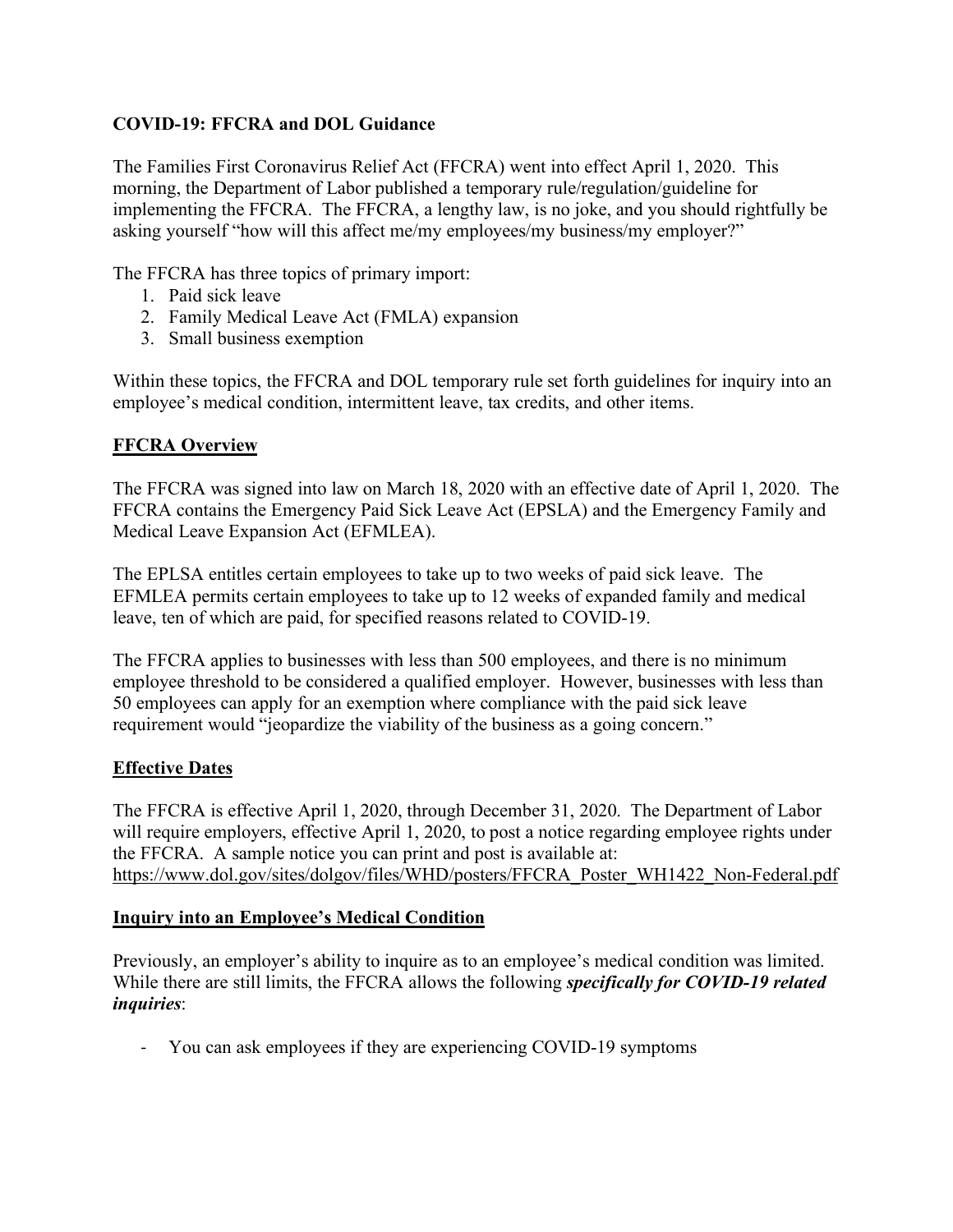- You can take employees' temperatures for the limited purpose of evaluating the risk to others as a result of the COVID-19 pandemic (do so with appropriate health and safety precautions regarding reuse of the thermometer)
- You may require employees to wear personal protective equipment
- You may send employees home if they become ill with symptoms of COVID-19
- You cannot identify employees who test positive for or are suspected of having contracted COVID-19 by name. Notification to employees must not reveal personal health-related information of others

Additional information can be found at: https://www.dfeh.ca.gov/wpcontent/uploads/sites/32/2020/03/DFEH-Employment-Information-on-COVID-19- FAQ\_ENG.pdf

#### **Paid Sick Leave**

The EPSLA entitles full-time covered employees to up to 80 hours of paid sick leave, and generally entitles part-time employees to up to the number of hours that they work on average over a two-week period, although special rules may apply to part-time employees with varying schedules.

The FFCRA provides that all employees employed by a covered employer are eligible to take paid sick leave under the EPSLA regardless of the duration of their employment. For the San Diego employers out there, this is a difference from the City of San Diego's paid sick leave requirements, which allow for a minimum period of employment before the employee begins to accrue leave. The FFCRA does away with this requirement for EPSLA-specific paid sick leave.

For an employee who takes paid sick leave because he or she is subject to a quarantine or isolation order, has been advised to self-quarantine by a health care provider, or is experiencing symptoms of COVID-19 and is seeking a medical diagnosis, the EPSLA provides for paid sick leave at the greater of the employee's regular rate of pay under section 7(e) of the Fair Labor Standards Act of 1938, as amended, 29 U.S.C. 201 *et seq.* (FLSA) (29 U.S.C. 207(e)), or the applicable minimum wage (federal, state, or local), up to \$511 per day and \$5,110 in the aggregate. An employee who takes paid sick leave for any other qualifying reason under the EPSLA is entitled to be paid two-thirds of that amount, up to \$200 per day and \$2,000 in the aggregate. An employer may not require an employee to use other paid leave provided by the employer before the employee uses the paid sick leave, nor may an employer require the employee involved to search for or find a replacement employee to cover the hours during which the employee is using paid sick leave.

The Emergency Paid Sick Leave Act requires employers to provide 10 days/80 hours of paid leave for full time employees or the equivalent of the normal/average hours over 2 weeks for part time employees for the following reasons: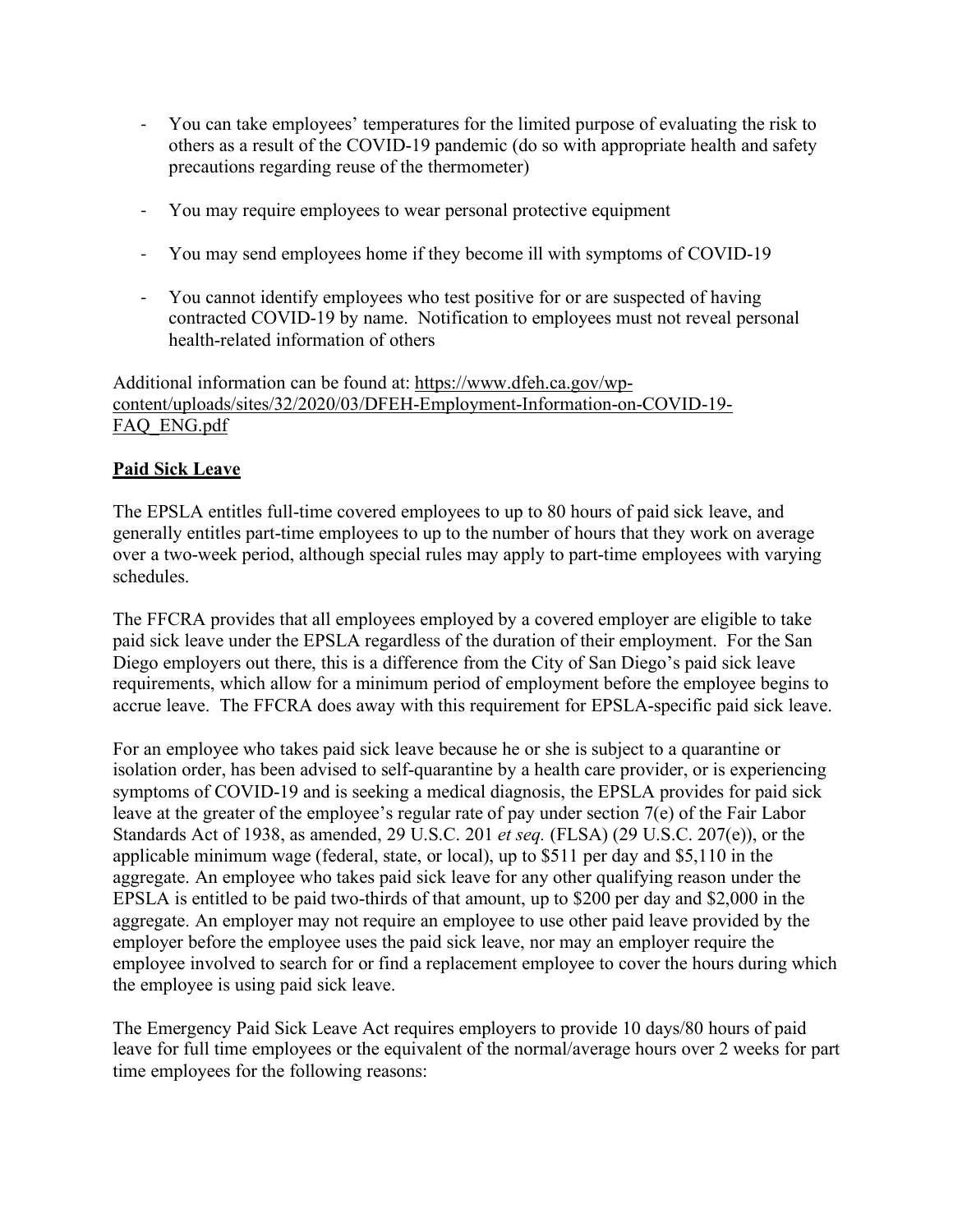- 1. The employee is subject to a federal, state, or local quarantine or isolation order related to COVID-19.
- 2. The employee has been advised by a healthcare provider to self- quarantine due to concerns related to COVID-19.
- 3. The employee is experiencing symptoms of COVID-19 and seeking a medical diagnosis.
- 4. The employee is caring for an individual who is subject to an order as described in subparagraph (1) or has been advised as described in paragraph (2).
- 5. The employee is caring for their son or daughter if the school or place of care of the son or daughter has been closed, or the childcare provider of the son or daughter is unavailable, due to COVID-19 precautions.
- 6. The employee is experiencing any other substantially similar condition specified by the Secretary of Health and Human Services, in consultation with the Secretary of the Treasury and the Secretary of Labor.

For categories 1-3, paid sick leave is paid at the employee's regular rate subject to daily and total caps. For categories 4-6, paid sick leave is paid at 2/3 of the employee's regular rate and subject to caps. It is important to note FFCRA paid sick leave is **in addition** to employer-provided sick leave.

Here in San Diego, employers are required to provide up to 40 hours of paid sick leave for employees who work in the City of San Diego geographic boundaries. California requires 24 hours/3 days of paid sick leave. This means you are required to provide 10 days/80 hours of sick leave to full time employees and the normal/average hours over 2 weeks for part time employees **in addition** to the 40 hours (or part time equivalent) of paid sick leave already mandated by the City of San Diego. Additionally, FFCRA paid leave must be used before an employee is required to use previously-accrued sick leave.

Much of the early discourse about interpreting the FFCRA provisions centered around category 1. One major question employers and employees faced was whether Governor Newsom's stayat-home order fell within the definition of a Federal, State, or local COVID-19 quarantine or isolation order, which would impact employee eligibility for the EPSLA benefits.

The temporary regulation clarifies the definition of quarantine and isolation orders, explaining "[q]uarantine or isolation orders include a broad range of governmental orders, including orders that advise some or all citizen to shelter in place, stay at home, quarantine, or otherwise restrict their own mobility."

However, an employee may take paid sick leave only if being subject to one of these orders prevents him or her from working or teleworking as described therein. The question is then whether the employee would be able to work or telework "but for" being required to comply with a quarantine or isolation order.

"An employee subject to one of these orders may not take paid sick leave where the employer does not have work for the employee. This is because the employee would be unable to work even if he or she were not required to comply with the quarantine or isolation order. For example, if a coffee shop closes temporarily or indefinitely due to a downturn in business related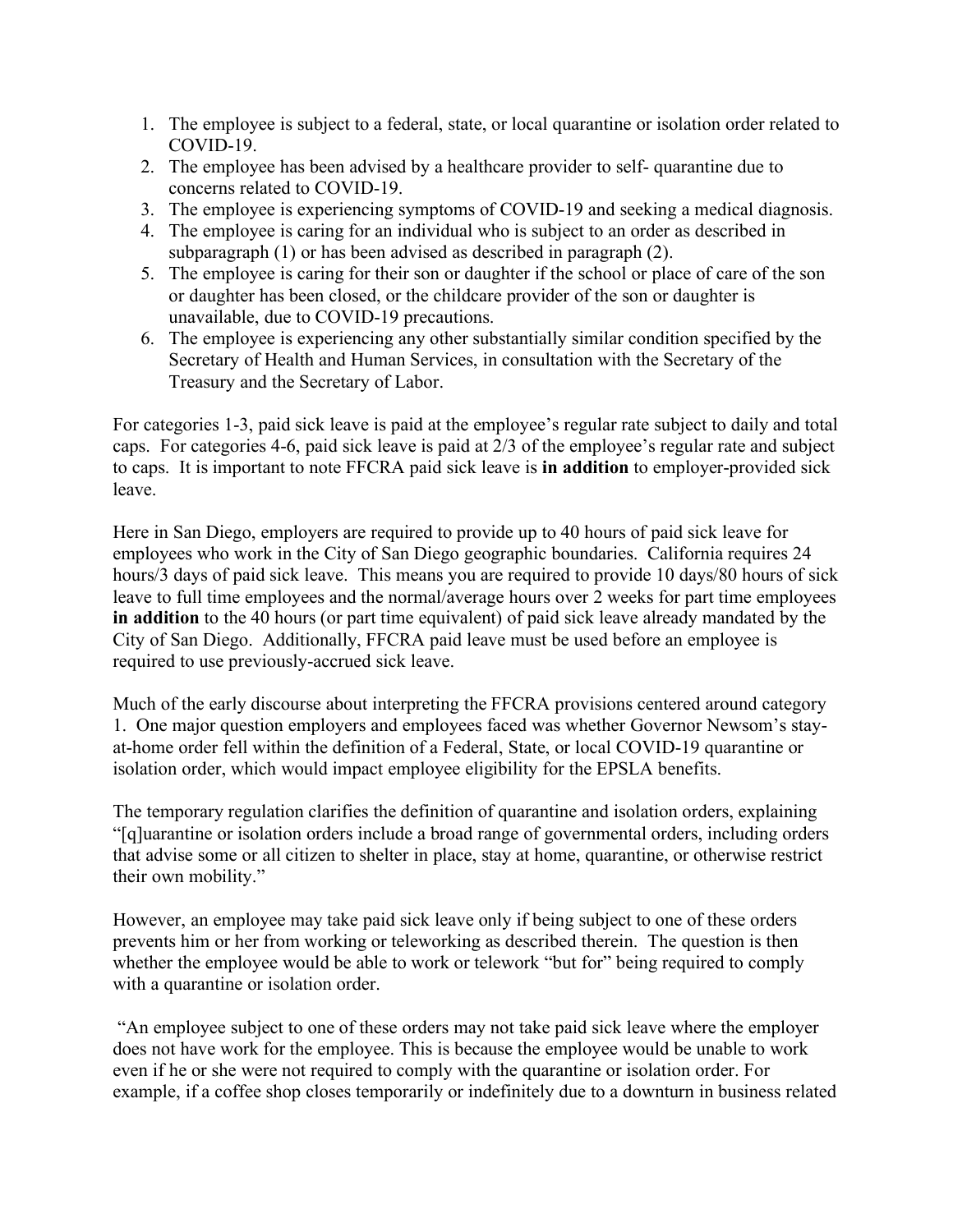to COVID-19, it would no longer have any work for its employees. A cashier previously employed at the coffee shop who is subject to a stay-at-home order would not be able to work even if he were not required to stay at home. As such, he may not take paid sick leave because his inability to work is not due to his need to comply with the stay-at-home order, but rather due to the closure of his place of employment."

San Diego bars and restaurants, among other establishments, were ordered to close dine-in services, although many have reopened or shifted to a carryout/to-go only model. The DOL states an employer worksite closure does not make employees eligible for EPSLA benefits, whether the closure was due to lack of business or because it was required to close pursuant to a federal, state, or local directive. Employees do remain eligible for unemployment benefits.

If a worksite closes after the FFCRA effective date, the same applies – employees are not entitled to take paid sick leave or expanded family and medical leave during the closure, whether it is for lack of business or because of a federal, state, or local directive, temporary or not.

The EPSLA also contains a penalty provision. Employers who fail to provide paid sick leave as required are considered to have failed to pay minimum wages in violation of section 6 of the FLSA, and are subject to FLSA enforcement proceedings. The EPSLA also prohibits discharge, discipline, or any other manner of discrimination against an employee who takes paid sick leave under the EPSLA, a provision with which California employers and employees are undoubtedly familiar.

The EPSLA requires employers to post a notice of employees' rights under the EPSLA. The Department of Labor published a sample notice fit for posting at: https://www.dol.gov/sites/dolgov/files/WHD/posters/FFCRA\_Poster\_WH1422\_Non-Federal.pdf

Print it and post it in an area where all employees will see it (with your other required notices and posters, of course!).

#### **Family Medical Leave Act Expansion**

The FFCRA has also expanded Family Medical Leave Act (FMLA) protections. Employees who are unable to work (including remotely) due to needing care for a child under 18 whose school/childcare is closed due to COVID-19 are eligible for 12 weeks of FMLA leave. Protections also apply to individuals who are unable to work due to care of a child over 18 but who is unable to care for themselves.

This applies to all employers, regardless of size, if the reason for leave is because of childcare issues due to COVID-19. The first 2 weeks of leave are unpaid (employee can elect to use accrued PTO and the emergency paid sick leave) and the remaining 10 weeks are paid at 2/3 of the employee's regular rate, up to a cap. Employees must be returned to the same or equivalent position, pursuant to certain exceptions for employers with less than 25 employees.

Eligibility requirements under the EFMLEA have been modified from standard FMLA requirements. An employee is eligible to take expanded family and medical leave under the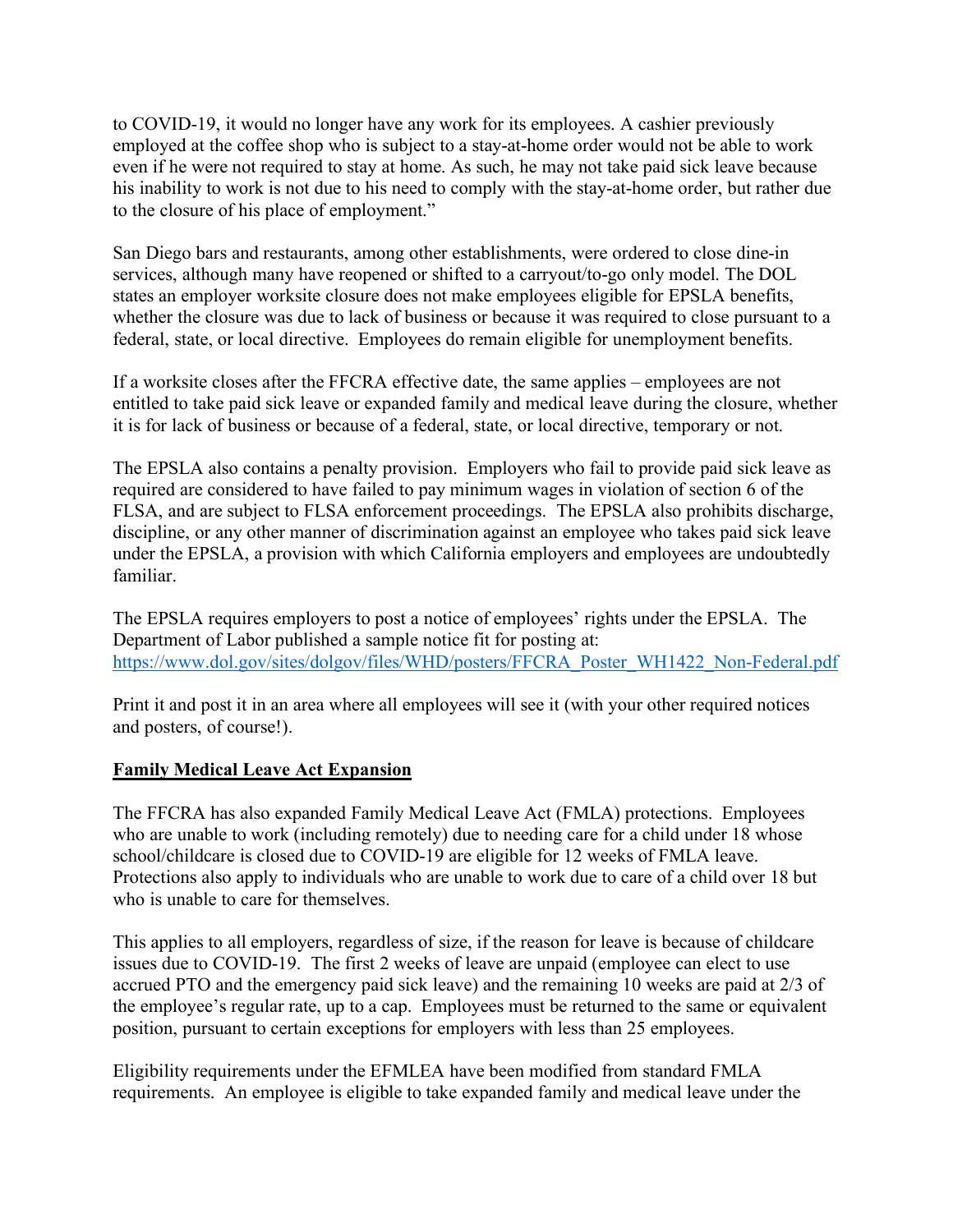EFMLEA if the employee has been employed for at least thirty days. The employee is considered to have been employed if the employer had the employee on its payroll for the thirty calendar days immediately prior to the day that the employee's leave would begin. For example, for an employee to be eligible to take leave under the EFMLEA on April 1, 2020, the employee must have been on the employer's payroll as of March 2, 2020. A separate calculation applies if the employee is terminated on or after March 1, 2020 but rehired later in 2020.

### **Intermittent Leave**

The FFCRA allows for employees to take intermittent paid sick leave and intermittent expanded family and medical leave, subject to one condition: the employee and the employer must agree. Absent agreement, no FFCRA leave of any type can be taken intermittently.

While no written agreement for intermittent leave is required under the FFCRA, every lawyer worth their salt will implore to put it in writing. In the absence of a written agreement, there must be a clear and mutual understanding between the parties that the employee may take intermittent paid sick leave or intermittent expanded family and medical leave, or both. Additionally, when an employee and an employer agree on intermittent leave, they must also agree on the increments of time in which leave must be taken.

Intermittent leave is available to both teleworking and onsite employees. *However,* employees who report to an employer's worksite are limited with their ability to take intermittent leave if the reason for the leave is for various COVID-19 related reasons, including quarantine or isolation orders, instructions from a healthcare provider to self-quarantine, experiencing symptoms of COVID-19, or any of several other COVID-19 related requirements.

Further, as with standard FMLA leave, only the amount of intermittent leave actually taken may be counted toward the employee's leave entitlements.

# **Exemption**

The FFCRA covers private employers with fewer than 500 employees and certain public employers. Small employers with fewer than 50 employees may qualify for an exemption from the requirement to provide paid leave due to school, place of care, or child care provider closings or unavailability, if the leave payments would jeopardize the viability of their business as a going concern.

A small business is entitled to the exemption if an authorized officer of the business has determined that:

1. The leave requested under either section  $102(a)(1)(F)$  of the FMLA or section  $5102(a)(5)$ of the EPSLA would result in the small business's expenses and financial obligations exceeding available business revenues and cause the small business to cease operating at a minimal capacity;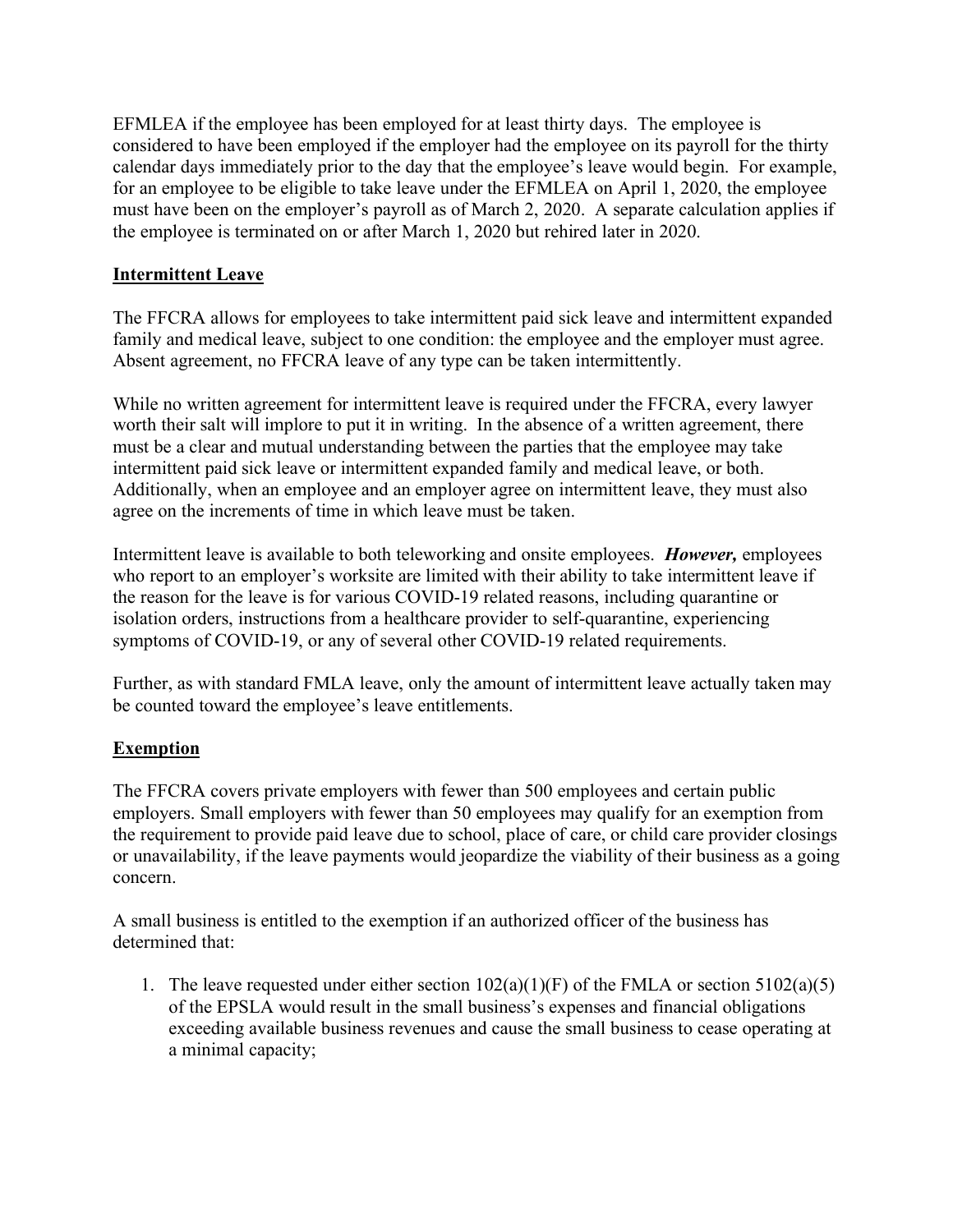- 2. The absence of the Employee or Employees requesting leave under either section  $102(a)(1)(F)$  of the FMLA or section  $5102(a)(5)$  of the EPSLA would entail a substantial risk to the financial health or operational capabilities of the business because of their specialized skills, knowledge of the business, or responsibilities; or
- 3. There are not sufficient workers who are able, willing, and qualified, and who will be available at the time and place needed, to perform the labor or services provided by the Employee or Employees requesting leave under either section 102(a)(1)(F) of the FMLA or section 5102(a)(5) of the EPSLA, and these labor or services are needed for the small business to operate at a minimal capacity.

To elect the exemption, the employer must document that a determination has been made pursuant to the above criteria set forth by the Department of Labor in the Code of Federal Regulations, title 29, part 826.40(b)(1). The employer should **not** send such documentation in to the Department of Labor, but rather retain the records in its files.

Additionally, this must be done **each time** an employer seeks to use the exemption, for each request and each employee. The documentation showing the employer meets the criteria for exemption should be completed for each individual employee and each request.

Thus, follow what your friendly neighborhood employment law attorney has recommended to you and document every component of the exemption requirements.

# **Tax Credits**

Covered private employers qualify for reimbursement through refundable tax credits for all qualifying paid sick leave wages and qualifying family and medical leave wages paid to an employee who takes leave under the FFCRA, up to per diem and aggregate caps, and for allocable costs related to the maintenance of healthcare coverage under any group health plan while the employee is on the leave provided under the FFCRA.

For information on the tax credits, see: https://www.irs.gov/forms-pubs/about-form-7200 and https://www.irs.gov/pub/irs-drop/n-20-21.pdf .

# **Conclusion**

The regulations address many details of the FFCRA's provisions, including notice, documentation, and recordkeeping. The guidance is currently pending publication and is still classified as a temporary rule. As COVID-19 related laws, rules, and regulations continue to develop, additional guidance will be forthcoming. It is always advisable to consult an attorney or human resources professional for advice on enacting FFCRA provisions in your business or exercising your FFCRA rights as an employee.